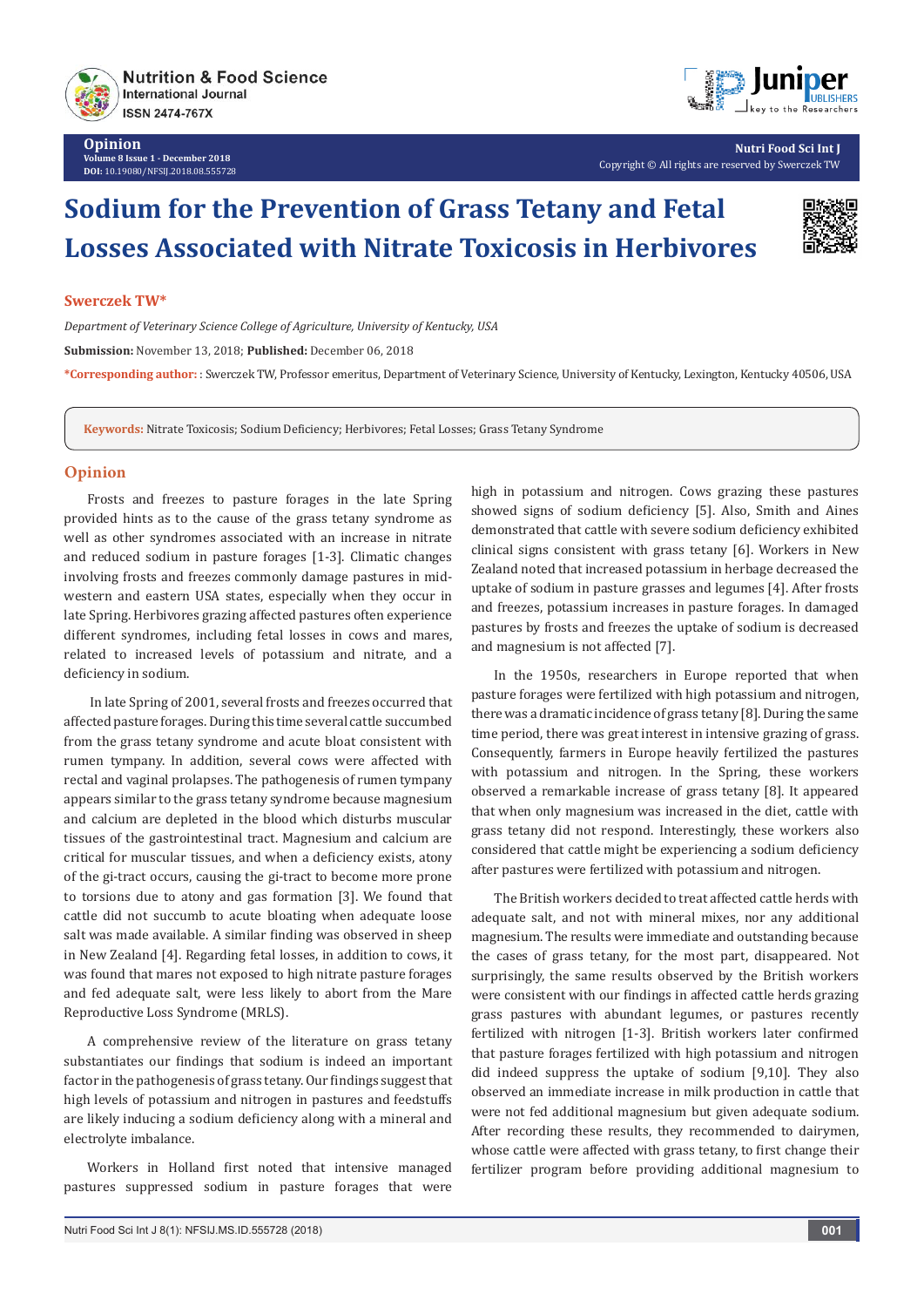pastures and to the diet. Dairymen were also instructed to feed an adequate amount of salt.

Interestingly, British workers did not see an increase in magnesium in the blood of affected animals that were given adequate salt. A plausible explanation for this is that the high potassium in the diet may have suppressed the absorption of magnesium. This is a logical hypothesis that has been proposed by Martens & Schweigel [11].

However, an additional factor may be involved. High nitrate in the diet eliminates excessive magnesium and calcium through the urine and feces and consequently, lowers the magnesium and calcium, which becomes unavailable and cannot be absorbed from the gastrointestinal tract. Excessive nitrate anions in the diet may induce a deficiency of magnesium, calcium and sodium. Sufficient cations are needed in the diet to counterbalance the excess nitrate anions. When adequate sodium is in the diet, the excessive nitrate is eliminated through the urine and feces as sodium nitrate. However, when sodium is deficient, the bi-valent cations are utilized to eliminate the excess nitrate. Because magnesium is more active it is eliminated first followed by calcium. When there is an adequate amount of sodium in the diet the excess nitrate is eliminated as sodium nitrate. As a result, the magnesium and calcium are preserved and available to be absorbed in the blood [3].

European researchers, in previous reports, advocated that additional magnesium might not be necessary in forages and the diet. These researchers suggested that prolonged feeding of high magnesium seemingly reduced milk production. Our observations in the 1990's suggested that feeding high levels of magnesium over an extended amount of time and reducing the salt in beef cattle might cause a wasting syndrome as well as a decrease in milk production [3]. Researchers in California reported similar findings of decreased milk production in dairy cattle fed excessive amounts of magnesium [12].

When beef cattle are fed mineral mixes, it is difficult to be assured that all cattle are receiving sufficient salt. In some cases, especially related to excessive potassium and nitrate, it may be necessary to force feed salt. Most dairy cattle are fed minerals and salt in complete feed rations. It is important that salt, preferably in the loose form, be made available at all times free choice for animals that may desire additional salt [13,14].

Clearly, when cattle display signs of nitrate toxicosis from pastures or feedstuffs that are excessive in nitrogen, additional nitrogenous compounds should not be added to mineral mixes that are low in salt, because the low salt entices cattle to eat more nitrogenous compounds. This would be counterproductive. On the other hand, if diets are low in protein or other nitrogenous compounds, less magnesium, calcium and sodium are necessary in the rations. However, if the protein or the nitrogenous compounds are high, then higher concentrations of calcium, magnesium, sodium and other cations are essential to counteract the excessive anions, primarily nitrate, and other anions, like sulfate, in the diet.

To assure that grass tetany does not occur it may be necessary to reduce the dietary potassium and nitrogenous feeds and provide adequate salt to the ration. These findings suggest that when cattle show signs of grass tetany, milk fever or the downer cow syndrome, they should be treated with magnesium and calcium solutions, and be given sodium in the form of sodium bicarbonate and/or sodium chloride. Our work has demonstrated that animals with magnesium and calcium deficiency recover more often when adequate salt is available, and they actually consume it.

It is difficult to determine the significance of different levels of nitrate in the blood. When cations are low in the blood, less nitrate may induce toxicosis. Conversely, if cations are high, the same level of nitrate may not induce toxicosis. Because nitrate will be affected by the level of cations in the blood, perhaps, when magnesium and sodium are below normal, nitrate toxicosis should be considered as the cause.

Regarding nitrate toxicosis and a sodium deficiency, seemingly there is an association with the grass tetany syndrome in herbivores, primarily cattle. It was also found that there is an association with nitrate toxicosis and a sodium deficiency and fetal losses in cows and mares and other herbivores.

### **References**

- 1. Swerczek TW (2003) Don't Short Salt. Beef Magazine, p.14.
- 2. Swerczek TW and McCaw WC Sodium for the Prevention of Grass Tetany, Bloat, and Fetal Loss in Herbivores Associated with high Potassium and Nitrate, and a Sodium Deficiency. Beefmagazine.com, June 2003.
- 3. Swerczek TW Nitrate Toxicity, Sodium Deficiency and the Grass Tetany Syndrome. Available at; growersmineral.com/grass tetany
- 4. Dougherty CT, Wells KL, Mitchell GE (1995) Sodium in Pasture Species and Grazing Livestock. Agronomy notes. Cooperative Extension Service, University of Kentucky, College of Agriculture, Lexington, Ky. 40546, 28(5).
- 5. Paterson R, Crichton CH (1960) Grass Staggers in Large Scale Dairying on Grass. Journal of the British Grassland Society 15:100 and Fren AM (1955) Physiological aspects of the nutrition of dairy cattle. fifth study meeting Europ Assoc Anim Prod and Personal communications with Frens AM by Paterson & Crichton 1957.
- 6. Smith SE, Aines PD (1959) Salt requirements of dairy cows. Cornell Univ agric Expt S ta Bull, p. 938.
- 7. [Blevins DG, Remley M, Lukaszewski K, Davis D \(2011\) The loss of sodium](https://dl.sciencesocieties.org/publications/fg/abstracts/9/1/2011-0221-02-RS)  [in freeze-damaged tall fescue forage could be a major contributor to](https://dl.sciencesocieties.org/publications/fg/abstracts/9/1/2011-0221-02-RS)  [spring grass tetany. Forage & Grazinglands 9\(1\).](https://dl.sciencesocieties.org/publications/fg/abstracts/9/1/2011-0221-02-RS)
- 8. [Paterson R, Crichton CH \(1960\) Grass Staggers in Large Scale Dairying](https://onlinelibrary.wiley.com/doi/pdf/10.1111/j.1365-2494.1960.tb00163.x)  [on Grass. Journal of the British Grassland Society 15\(2\): 100-105.](https://onlinelibrary.wiley.com/doi/pdf/10.1111/j.1365-2494.1960.tb00163.x)
- 9. Butler EJ (1963) The Mineral Element Content of Spring Pasture in Relation to the Occurrence of Grass Tetany and Hypomagnesaemia in Dairy Cows. J Agric Soc 60(3): 329-340.
- 10. [Burns KN, Allcroft R \(1967\) Hypomagnesaemia Tetany in Cattle. I.](https://www.ncbi.nlm.nih.gov/pubmed/5624388)  [Incidence, aetiology, diagnosis and treatment. Br Vet J 123\(8\): 340-](https://www.ncbi.nlm.nih.gov/pubmed/5624388) [347.](https://www.ncbi.nlm.nih.gov/pubmed/5624388)
- 11. [Martens H, Schweigel M \(2000\) Pathophysiology of Grass Tetany and](https://www.ncbi.nlm.nih.gov/pubmed/11022344)  [other Hypomagnesemias. In Veterinary Clinics of North America: Food](https://www.ncbi.nlm.nih.gov/pubmed/11022344)  [Animal Practice 16\(2\): 339-368.](https://www.ncbi.nlm.nih.gov/pubmed/11022344)